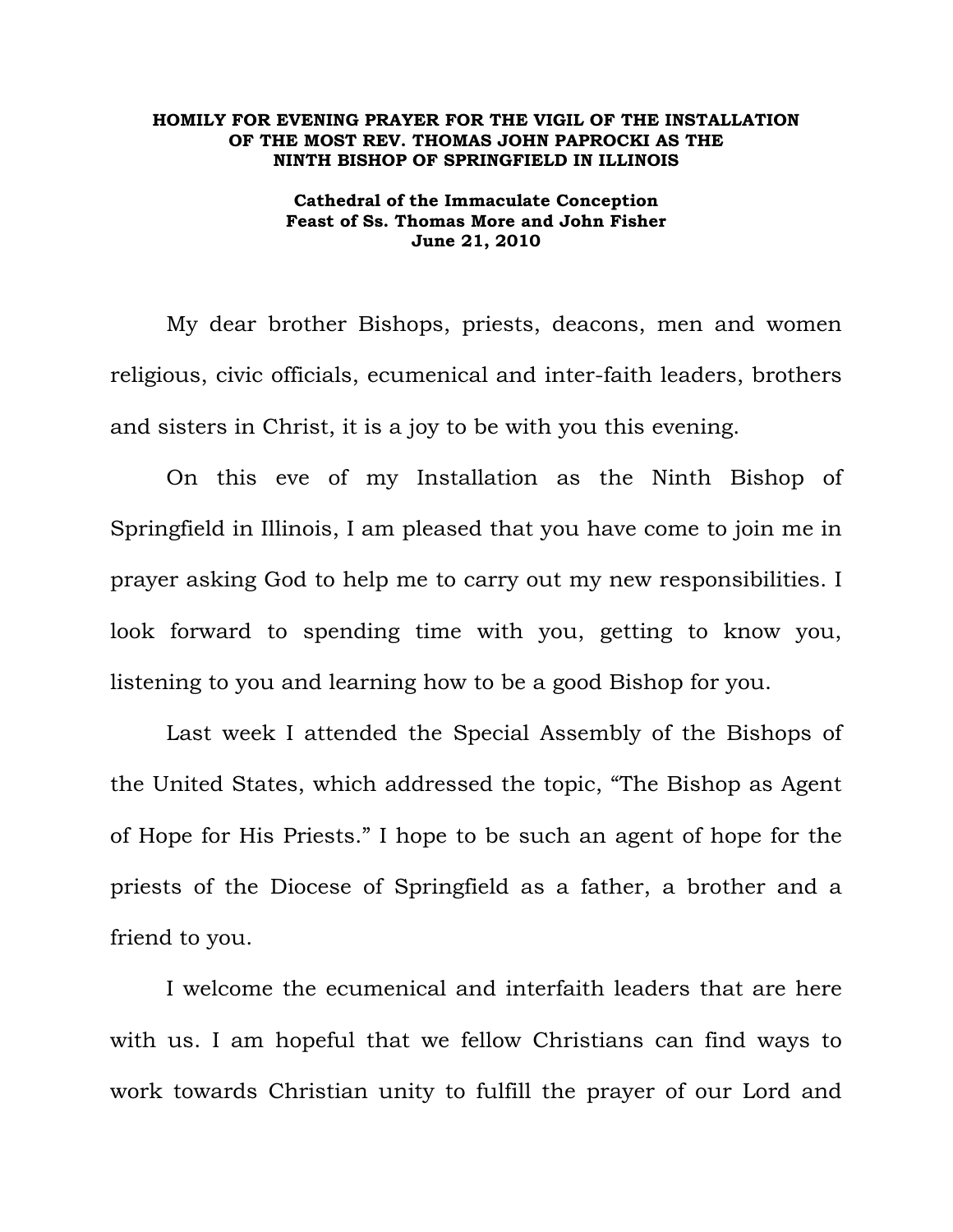Savior, "That all may be one" (John 17:21). I look forward to collaborating with leaders of all faiths to promote the virtues of religion and the values that we hold in common.

 I welcome the many government and civic leaders present here this evening. My major field of study in college was political science, I enjoy reading about Abraham Lincoln, and I am licensed to practice law in the State of Illinois. Those personal traits give us some things in common, but I come to you not as a political scientist, or lobbyist, or lawyer, but as a shepherd of souls. As such I seek first and foremost to have a pastoral relationship with you, and help to guide you in that most important relationship of all, our relationship with God.

Some of you here this evening have known me for years. For many of you, however, this may be the first time that you're hearing from me directly and you might be wishing to know more about me. Normally I don't like to talk about myself in a homily, but I would like to give you some idea of the person who will be the new Bishop of this diocese. So I would like to fill in some of those blanks for you not so much by talking about myself directly, but by talking about my heroes and other people who have greatly influenced my life and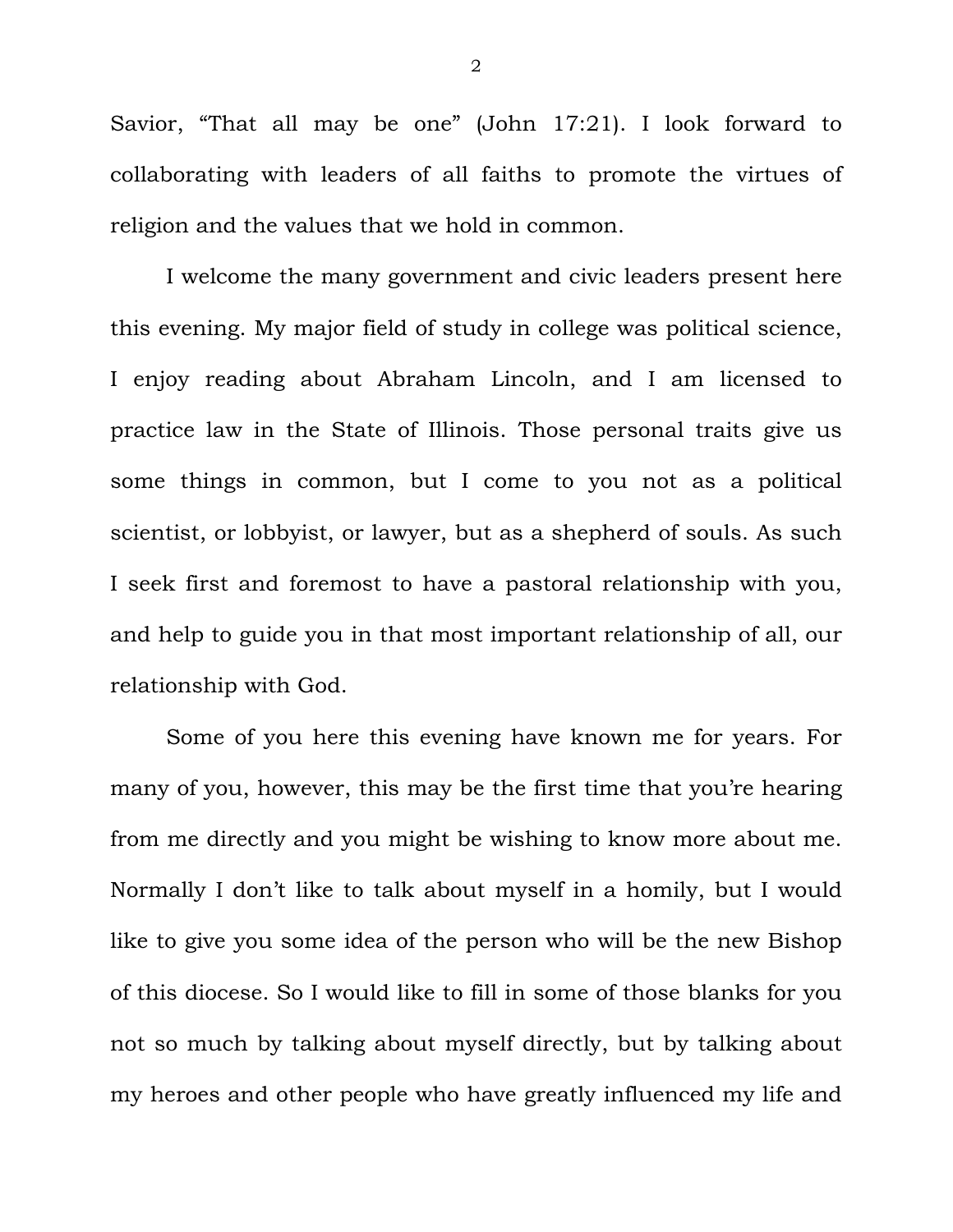have helped to shape the person that I am today. I will do so not in any particular order of importance or chronology.

 First, I would like to tell you about a dream that awoke me in the middle of the night during the summer of 2002. I remember it precisely because I don't normally remember the details of my dreams, yet this one still sticks clearly in my mind. On a July night in 2002 while I was Pastor of St. Constance Parish on the northwest side of Chicago, the late John Cardinal Cody appeared to me in this dream. Cardinal Cody was a significant figure in my life for a number of reasons. He was appointed Archbishop of Chicago in 1965. A year later I began our high school seminary, Quigley South, and so he was my Archbishop throughout the next twelve years that I spent in our seminary system at Quigley, Niles College Seminary of Loyola University and Mundelein Seminary. Cardinal Cody ordained me both to the diaconate and to the priesthood. He was my Archbishop for the first four years that I served as a priest. I had never dreamt about Cardinal Cody previously and have never dreamt about him since that summer of 2002. So what was so significant and memorable about Cardinal Cody appearing in this singular dream? Well, in this dream, Cardinal Cody not only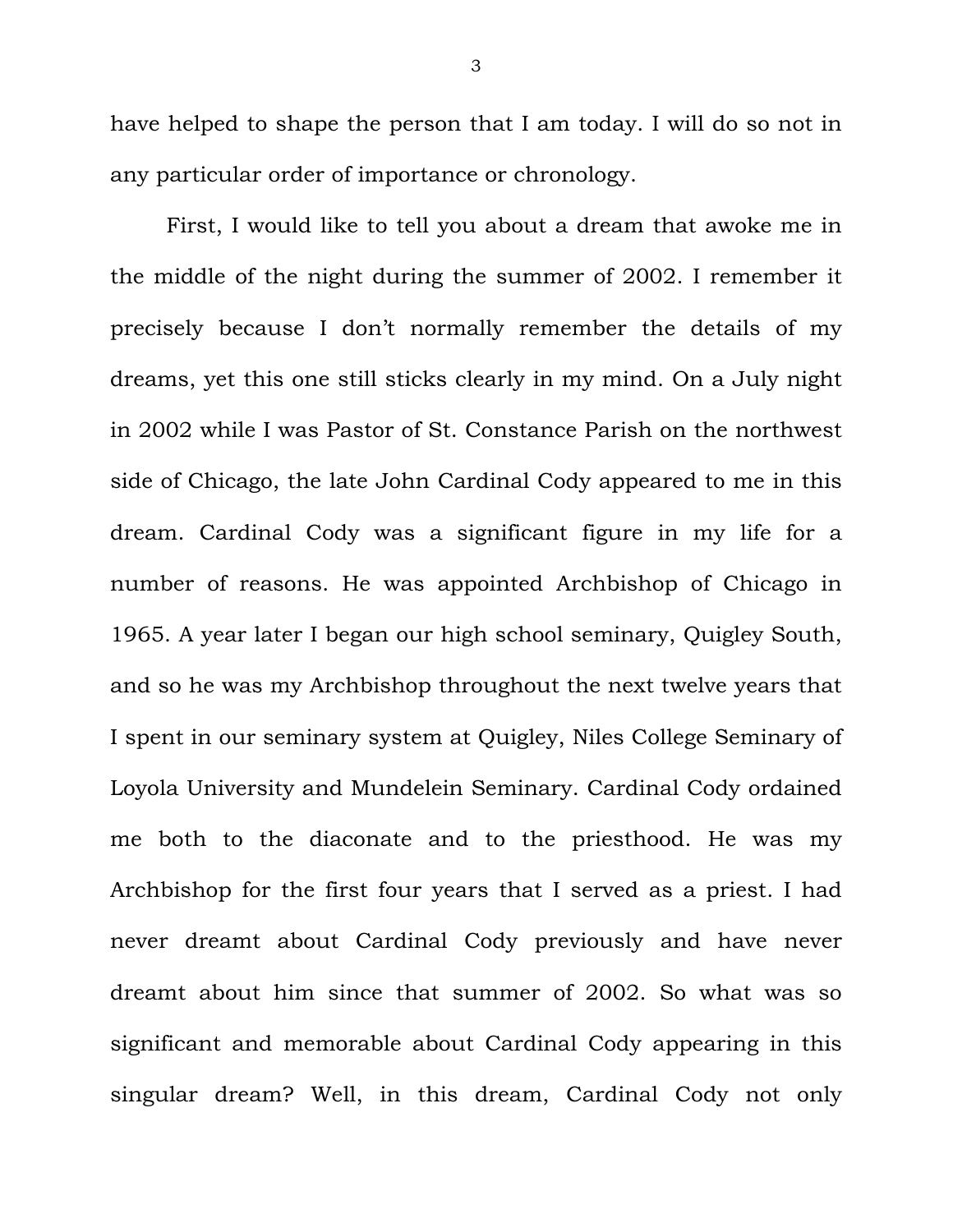appeared, but he had a message for me. He said that he had come to tell me that I would be a bishop. Not only that, but he also told me where: Cardinal Cody said that I would be Bishop of Madison, Wisconsin! Right idea: state capital, wrong state! OK, so God's messengers apparently don't always get their facts straight! (Sort of like my predicting that the Blackhawks would beat the Philadelphia Flyers in five games to win the Stanley Cup, while it actually took them six!) The fact is that the core of the message turned out to be true, as just seven months later, in January 2003, Pope John Paul II appointed me Auxiliary Bishop of Chicago.

 Cardinal Cody's successors also had a profound impact on my life. After Cardinal Cody died in 1982, he was succeeded by Cardinal Joseph Bernardin. Shortly before he arrived in Chicago, I had completed law school at DePaul University College of Law and had co-founded the South Chicago Legal Clinic with my classmate and friend, Ed Grossman, as a way to help provide legal services for the poor. So I went to tell Cardinal Bernardin about this project, since it was a rather unusual ministry for a parish priest. He gave me his blessing with the reminder that, as a priest-lawyer, the priest always came first. I have remembered that injunction to this day.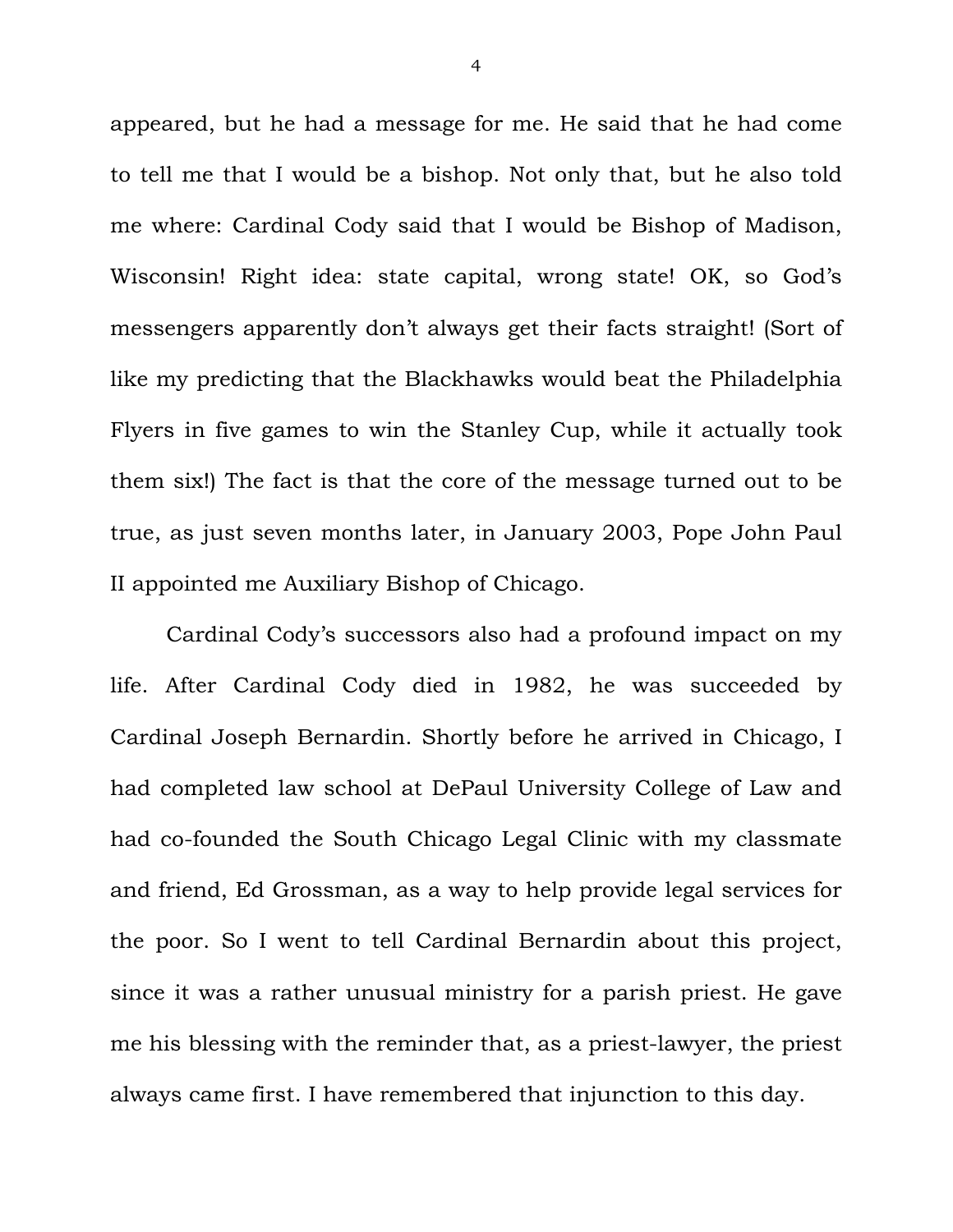It was Cardinal Bernardin who named me Vice-Chancellor, then sent me to Rome to get my doctorate in canon law at the Pontifical Gregorian University, and then made me his Chancellor. It was my privilege to serve him and the Archdiocese in this capacity as canonical advisor until the day he died in November 1996.

 Cardinal Bernardin was succeeded by Cardinal Francis George in 1997 and I continued as Chancellor until the end of my second term in June 2000. Then Cardinal George gave me permission to spend that summer studying Polish language and culture in Cracow, Poland. Shortly after my return, he appointed me Pastor of St. Constance Parish, a large Polish-American parish on the northwest side of Chicago. These were very happy years in direct parish ministry serving the people of God.

 A major change came in January 2003 when Pope John Paul II appointed me to serve as Auxiliary Bishop of Chicago and Cardinal George assigned me as his Episcopal Vicar for Vicariate IV, overseeing a region of the Archdiocese. Cardinal George also made me his Liaison for the Polish Community in Chicago as well as Liaison for Health and Hospital Affairs. For the past seven years it has been my privilege to collaborate closely with Cardinal George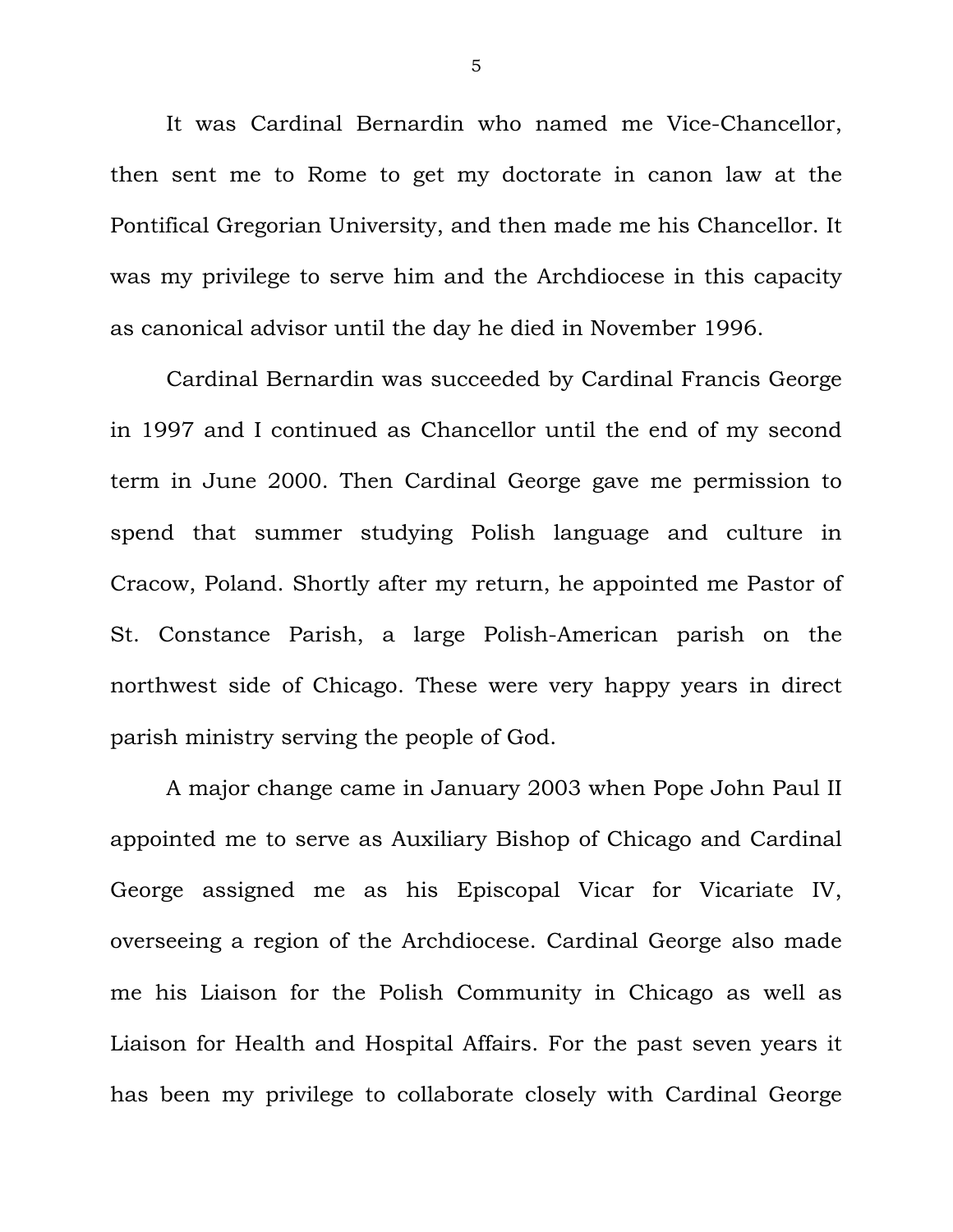and my fellow Auxiliary Bishops. We worked well together and I learned a lot from these experiences.

 As a Polish-American, for me the most significant person in the hierarchy of the Church was our great Holy Father, Pope John Paul II. He was elected Pope just five months after my ordination as a priest and he would serve as Pope for the next twenty-seven years of my priesthood, so obviously he had a great influence over my life and ministry. I am blessed that the Papal Letter appointing me Bishop in 2003 bears his signature.

In my homilies over the past seven years on the occasion of the installation of a new pastor, I have recommended a theme suggested by our Pope John Paul II in his Apostolic Letter, *NOVO MILLENNIO INEUNTE*, "On entering the New Millennium," which I quote as follows (nos. 30-31): "First of all, I have no hesitation in saying that all pastoral initiatives must be set in relation to *holiness*. . . . To ask catechumens: 'Do you wish to receive Baptism?' means at the same time to ask them: 'Do you wish to become holy?' It means to set before them the radical nature of the Sermon on the Mount: 'Be perfect as your heavenly Father is perfect' (*Mt* 5:48)". As a bishop of the new millennium, I pledge myself to this goal, that all pastoral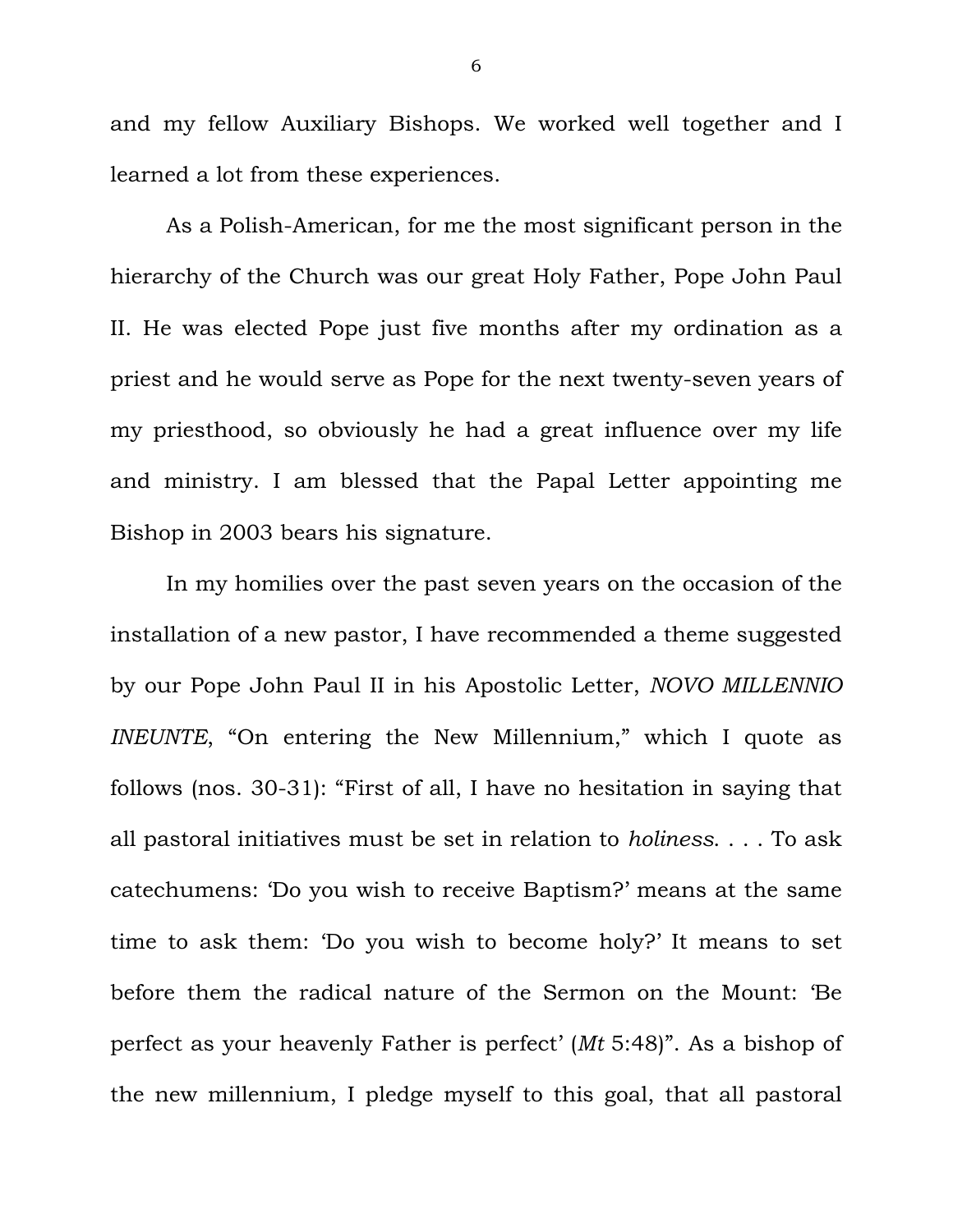initiatives be set in relation to holiness, and I will urge the pastors of this diocese to collaborate with me in working towards that goal.

In saying this, I acknowledge that I am not starting from scratch, but will be building on the strong foundation that has been set over the past 157 years of the history of this diocese, especially by my immediate predecessor Archbishop George Lucas, now Archbishop of Omaha, and continued during this past year by Monsignor Carl Kemme, Diocesan Administrator. In 2003, then Bishop Lucas led the jubilee celebrations for the 150th anniversary of this diocese. I was present for the Jubilee Mass. In conjunction with that Jubilee, he promulgated a Diocesan Pastoral Plan with the following four goals:

- To grow in our communion with God and one another through prayer and the celebration of the sacraments, especially Sunday Eucharist;
- To respond to God's call with lives of commitment and generous service;
- To study and share Sacred Scripture and our Catholic Faith; and,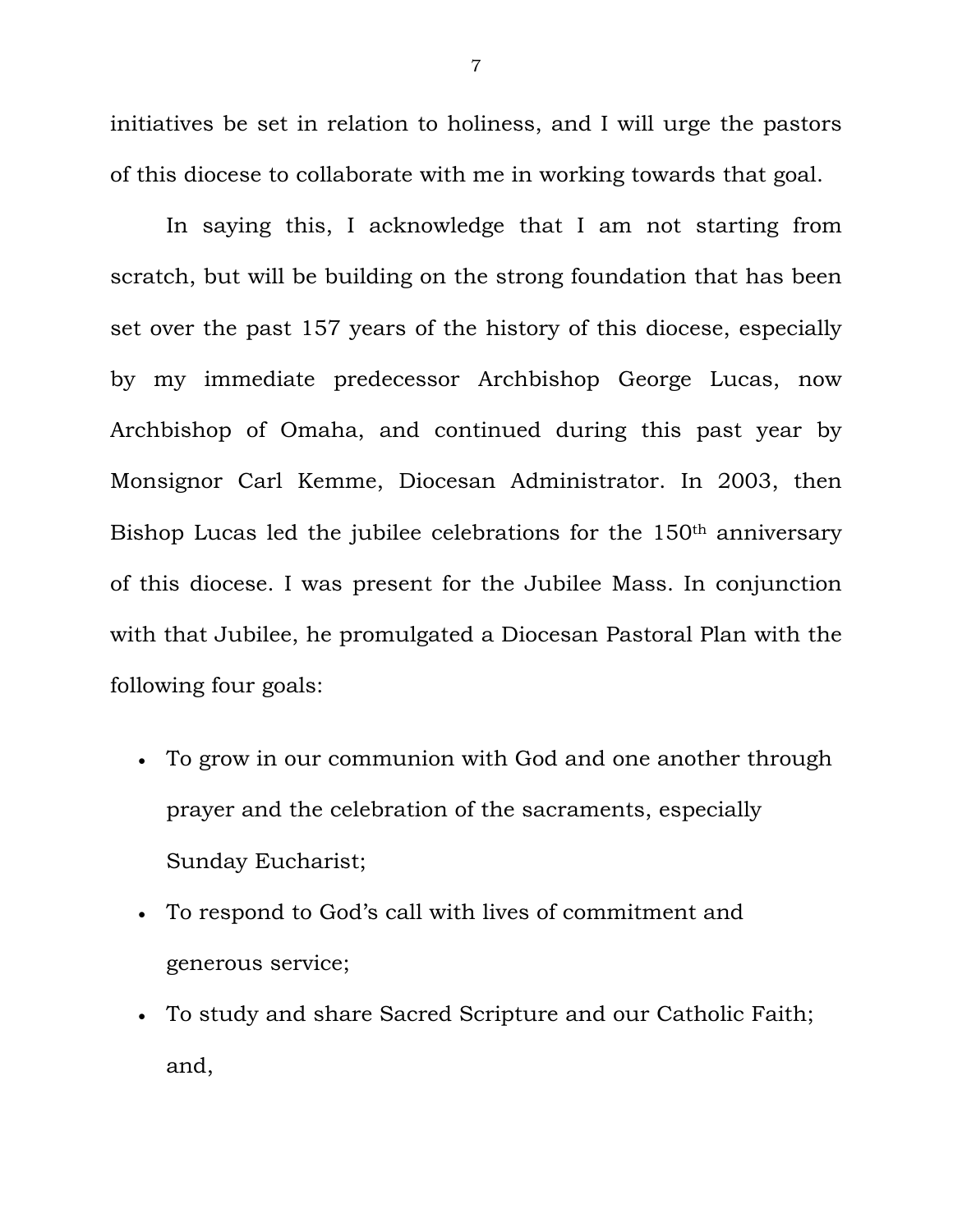To live our Catholic Faith by practicing charity and justice.

These four goals fit well with Pope John Paul II's call for all pastoral initiatives to be set in relation to holiness, and so it is my intention to continue to follow this Diocesan Pastoral Plan.

Of course, the story of those who have influenced my journey of faith must refer back to the beginning with my parents. My Dad, John H. Paprocki, Jr., was a pharmacist. Before finishing pharmacy school and marrying my mother, Veronica, he served as a pharmacy technician in Army hospitals in Europe during World War II. Prior to that, he was in the seminary, graduating from Quigley and attending Mundelein Seminary until he discerned that the Lord was not calling him to be a priest. Of course he didn't know at the time that his vocation was to be the father of nine children, one of whom would someday be standing here as your new bishop. Dad was a quiet man, but he spoke volumes with his actions. He taught his family what was important by where he took us. In order of frequency and importance, they were: St. Casimir Church, which was our parish church one block away from where we lived; the homes of our aunts, uncles and cousins; the second balcony of the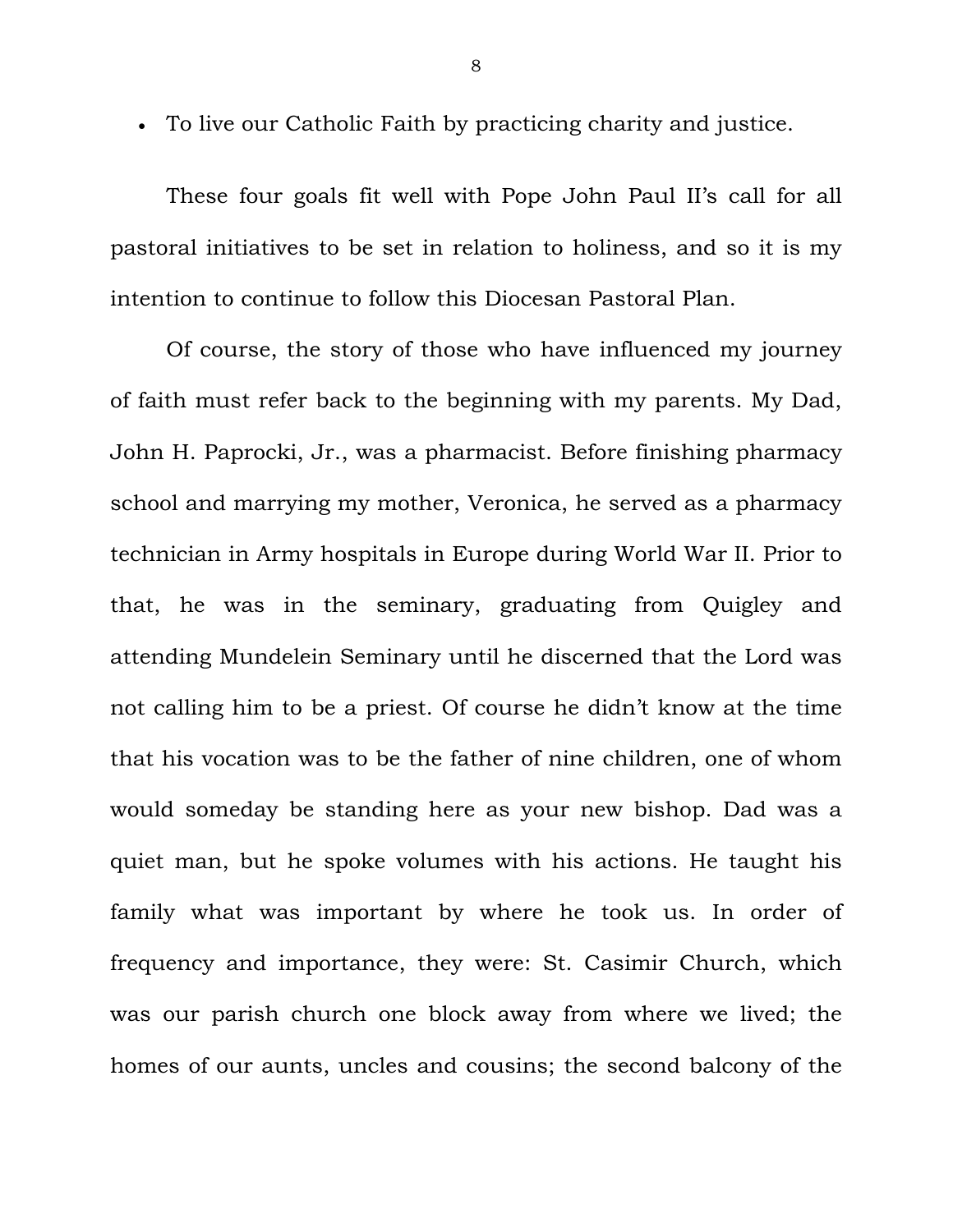old Chicago Stadium, home of the Chicago Blackhawks; and Comiskey Park, home of the Chicago White Sox. Oh yes, there were occasional visits to Wrigley Field to see a curiosity known as the Chicago Cubs! Dad died in 1997 at the age of 76, but I still count on his prayers and intercessions to guide me in matters that are really important in life.

 My mother, born Veronica Bonat, is a person that I call an intentional Catholic. What I mean by that is that her parents were Catholic but never had her or her younger brother baptized. So when she was thirteen years old, she took her brother Eugene by the hand and together they walked up to the rectory at St. Casimir Parish, rang the doorbell and told the priest they wanted to be baptized. After receiving instructions in the faith, they were baptized, and the priest who instructed them kept in touch with our family for years after that until the day he died. His name was Father Stanley Rokicinski, whom we called Father Rocky for short. He was the first priest that I got to know personally and he was a real inspiration for my vocation. My mother tells me that I was about four years old when I started talking about wanting to be a priest, largely due to the impression that Father Rocky had made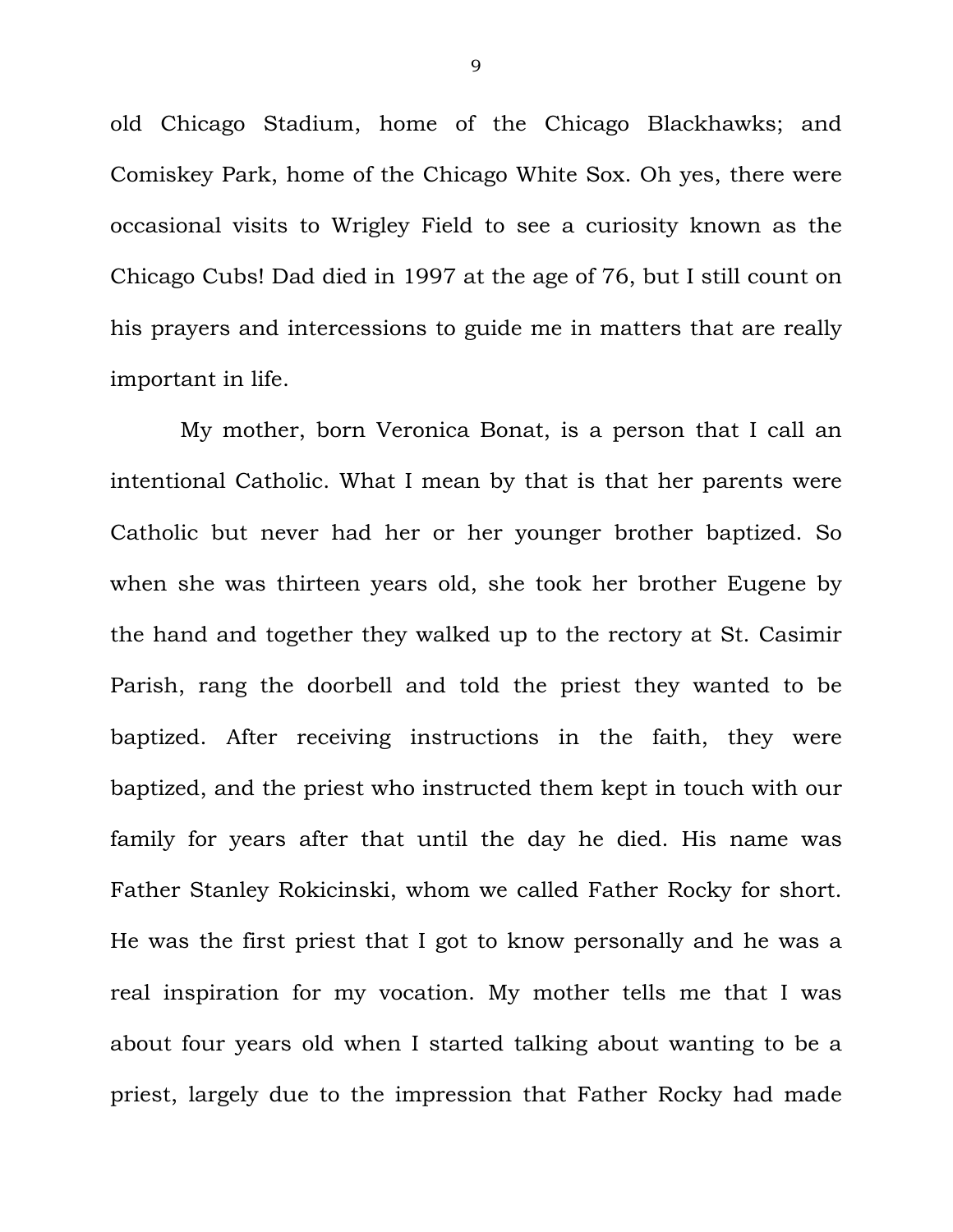upon me as a young boy. Because of this, I am very aware of the importance of good role models for influencing the lives of young people.

The picture would not be complete without telling you about some of the figures who influenced my decision to study law. When I was eight years old, a Catholic by the name of John F. Kennedy was elected as President of the United States, the first Catholic to hold the highest office in our country. His campaign and his presidency got me interested in politics and government. So as a student at Loyola University I majored in political science and eventually decided that I would study law at DePaul University to acquire a tool for ministry that would put action behind the words of concern for justice.

It was as a student in eighth-grade that I first visited our state capital and became familiar with Springfield's most famous citizen, Abraham Lincoln. Just a few years later, a similar field trip when I was in high school deepened my admiration for our sixteenth President. Since that time, I have read a number of biographies about Mr. Lincoln from various perspectives: Lincoln and religion, Lincoln and the law, Lincoln and his family, Lincoln and his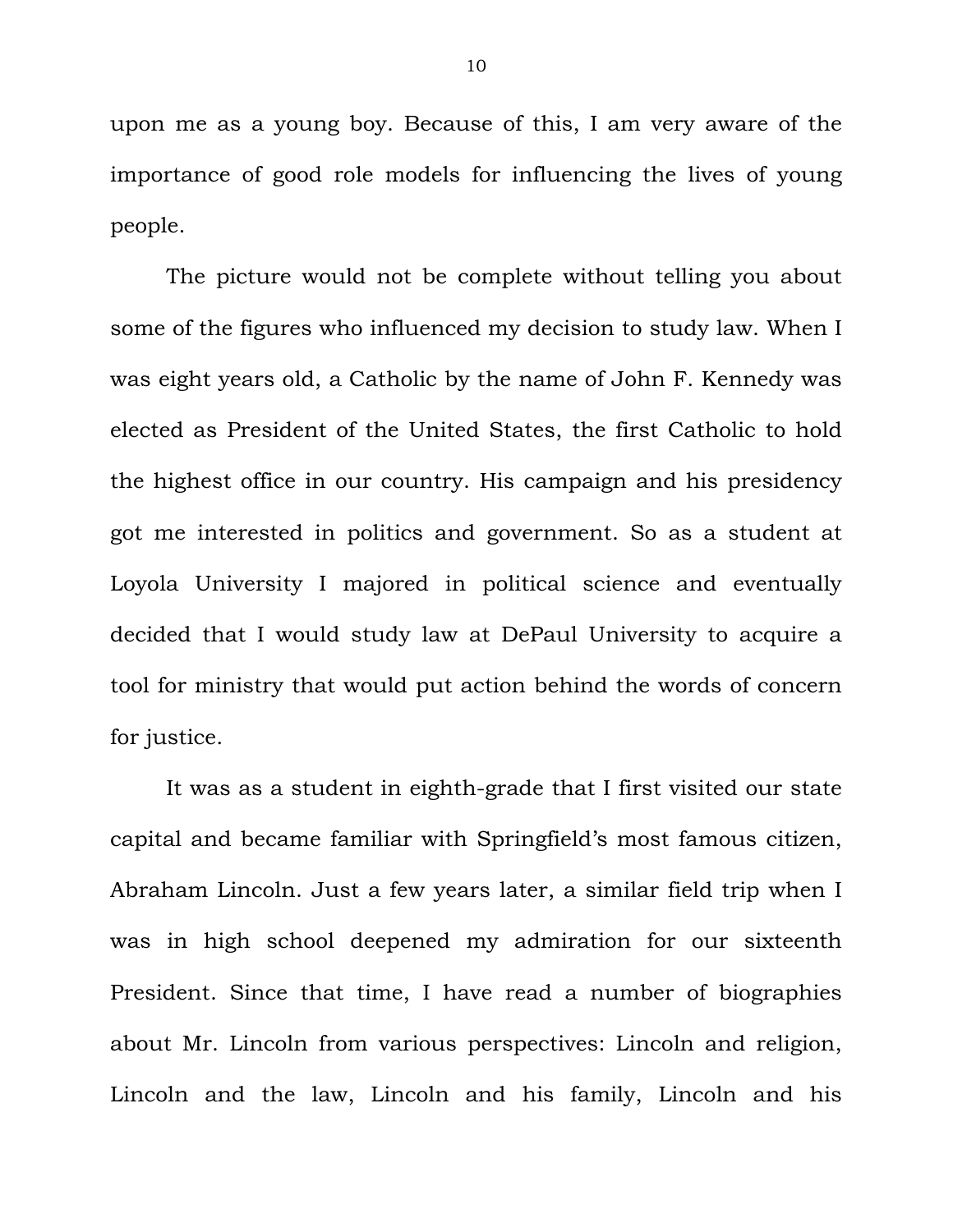cabinet, etc. He is for me one of the most fascinating figures of all time, and I am thrilled to be living just down the street from the Lincoln Presidential Library and Museum in the same town where he lived and worked for over twenty years and where he is buried.

The sentiments expressed by President Lincoln at the conclusion of his Second Inaugural Address on March 4, 1865, just days before his death, set a tone that I wish to emulate as I begin my ministry here in central Illinois: "With malice toward none, with charity for all, with firmness in the right, as God gives us to see the right, let us strive on to finish the work we are in." As St. Paul put it, "May God who has begun this good work bring it to completion" (Philippians 1:6).

I would like to conclude with some words of praise and thanksgiving for all the wonderful people that have shaped my life over the years and have been instrumental in guiding me to my greatest hero of all, our loving and merciful God.

In William Shakespeare's play, *Henry V*, there is a powerful scene preceding the Battle of Agincourt on St. Crispin's Day, October 25, 1415. The English are outnumbered by the French five to one. When King Henry overhears someone wish that some of the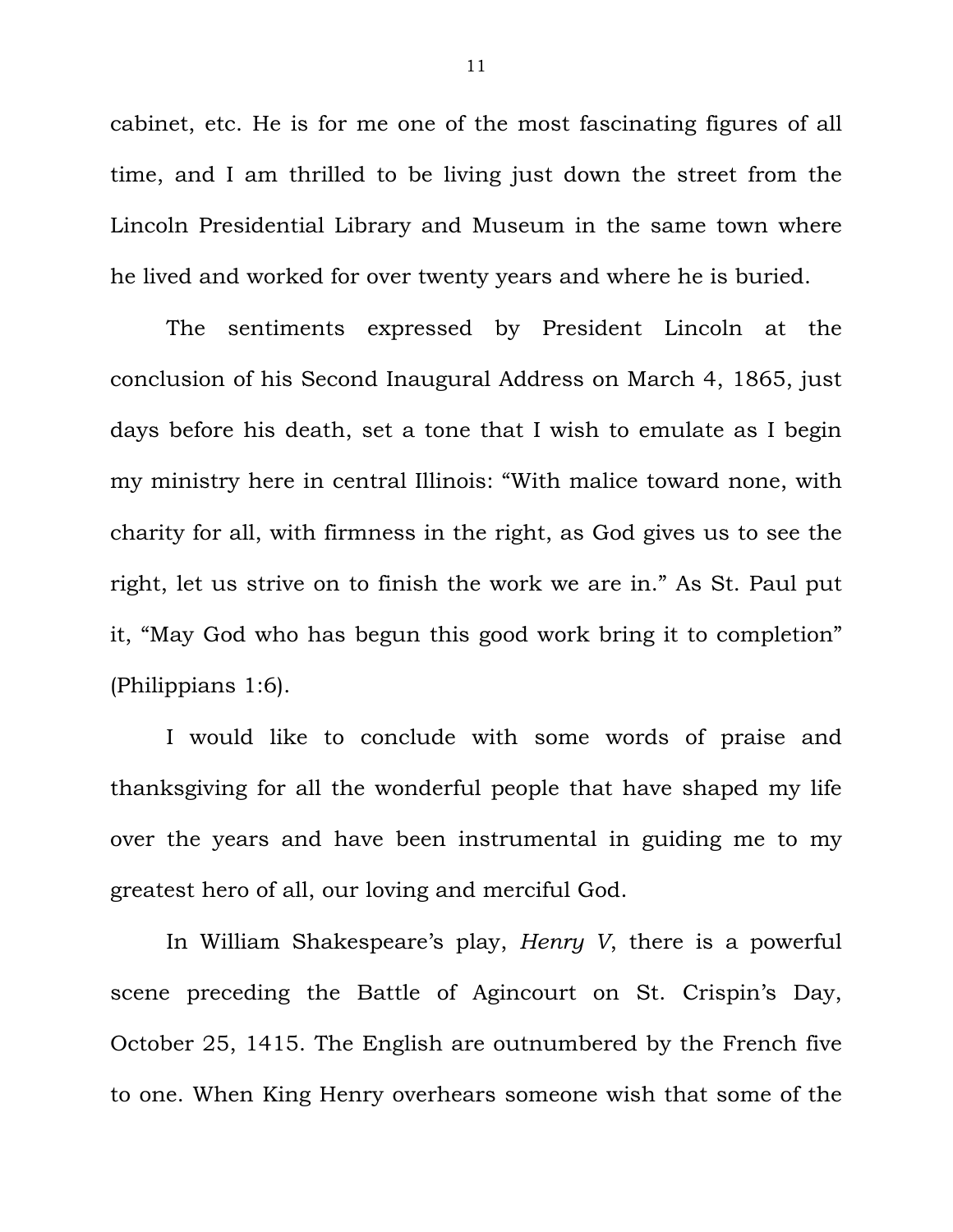unemployed men back in England could have been with them to help them in battle, the King delivers his impassioned address to his troops in what is known as the St. Crispin's Day speech:

*The fewer men, the greater share of honour. God's will, I pray thee, wish not one man more. . . . This day is called the Feast of Crispian: He that outlives this day, and comes safe home, Will stand a-tiptoe when the day is named, And rouse him at the name of Crispian. . . . This story shall the good man teach his son; And Crispin Crispian shall ne'er go by, From this day to the ending of the world, But we in it shall be remember'd; We few, we happy few, we band of brothers; For he today that sheds his blood with me Shall be my brother; be he ne'er so vile, This day shall gentle his condition: And gentlemen in England now abed Shall think themselves accursed they were not here, And hold their manhoods cheap whiles any speaks That fought with us upon Saint Crispin's day. (IV, iii)* 

As we all know, roused and inspired by Henry's oratory, the King and his band of brothers go on to victory, despite the overwhelming odds. After the Battle of Agincourt, when it was apparent that the English had been victorious, Henry V proclaimed,

*Come, go we in procession to the village . . .* 

*but with this acknowledgment,*